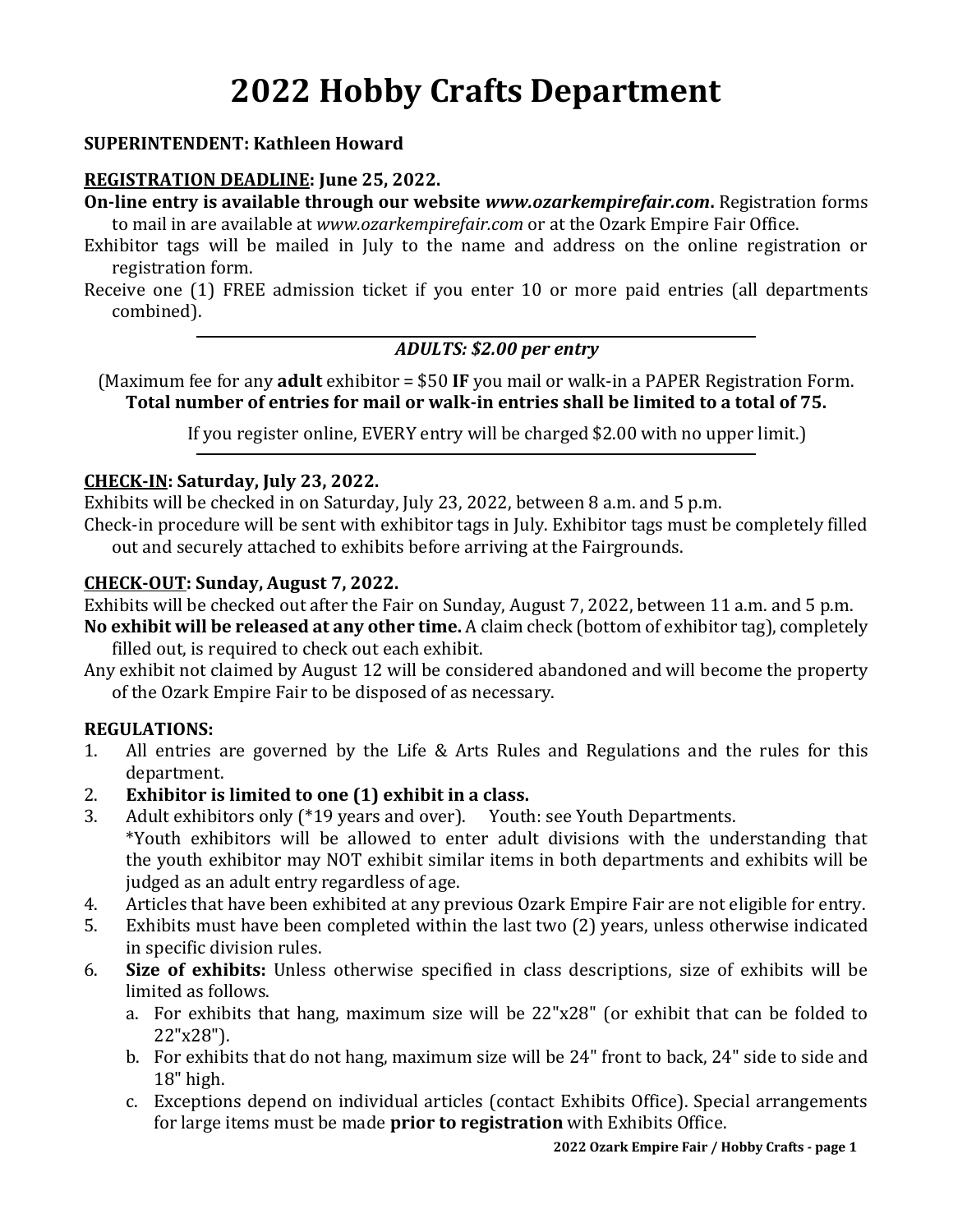#### 7. **Display requirements:**

- a. When more than one item is necessary to complete an exhibit, each item must be labeled with division, class, and exhibitor's number as shown on official exhibitor tag received from Exhibits Office.
- b. Models must be firmly attached to a base and WITHOUT other decoration. Dioramas (scale models with decorations such as trees) must be firmly attached to a base. Maximum size of base will be 24" front to back, 24" side to side. Maximum height of model or diorama will be 18".
- c. Any framed or hanging exhibit MUST be equipped with a suitable hanging device.
- d. Any plants used in Hobby Crafts exhibits must be artificial.
- 8. Briefly outline the actual work done by exhibitor on back of exhibitor tag. Examples: "hand carved and painted" or "painted purchased figure"; "original design", "pattern" or "kit"; "made miniature furniture and decorated dollhouse" or "purchased furniture for dollhouse".
- 9. Exhibit building will not be open to the public during judging.
- 10. The exhibitor and the public are prohibited from handling exhibits in any manner or from helping remove exhibits on check-out day.
- 11. Every precaution will be taken to prevent damage to entries, but the Fair will assume no responsibility in case of loss or damage.
- 12. Prize money will be paid to the number of places indicated for each class, if quality merits. Judges may occasionally award additional placings, but no prize money will be paid for these additional ribbons.
- 13. Champion ribbons will only be awarded to divisions of **three** or more classes in which the average entry per class is **three** exhibitors with at least **one** entry per class.
- 14. In order to have this exhibit of as high quality as possible, the right is reserved to reject all unsuitable exhibits, to determine that all rules and regulations have been followed, and that no identification of the exhibitor in any form is displayed during judging.
- 15. Judging Guidelines: See Judging Guidelines link.

# **SPECIAL EVENTS**

| Complete information on these and other Special Event contests held during the Fair are available<br>in the Special Events Department.                                                                                                                              |  |
|---------------------------------------------------------------------------------------------------------------------------------------------------------------------------------------------------------------------------------------------------------------------|--|
| There will be daily ON-THE-SPOT contests open to anyone attending the fair each day. No pre-<br>registration required. On-the-spot contests will be announced daily by grounds announcer,<br>posted on Facebook, and daily contest schedule near our contest stage. |  |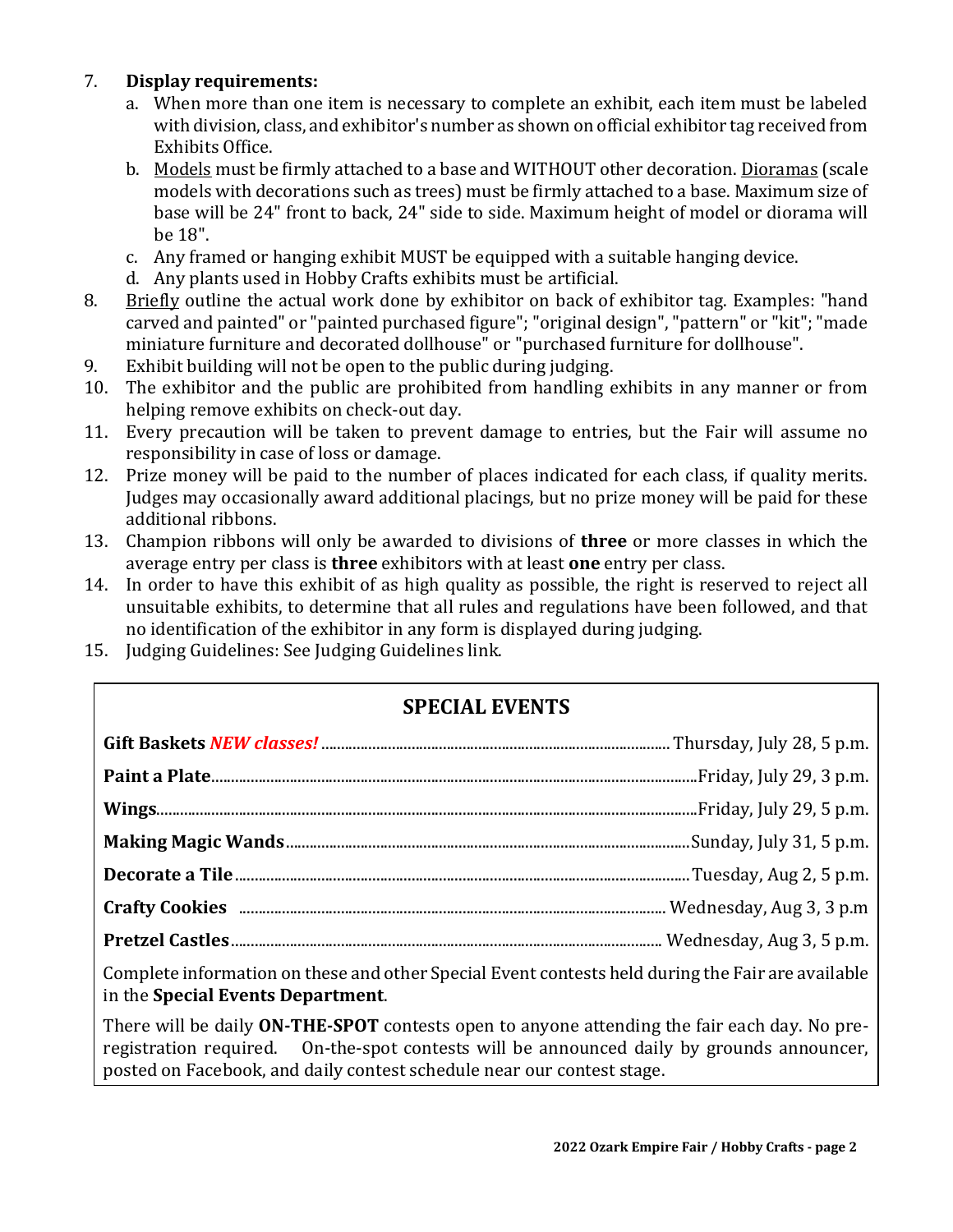# **GRAND CHAMPION**

**JUANITA MORTON MEMORIAL AWARD:** \$15 will be awarded to the Hobby Crafts Department Grand Champion in memory of long-time exhibitor Juanita Morton.

# **DIVISION 1101 - SPECIAL CONTESTS**

Prize money: \$5 - \$4 - \$3

# **Class 1: CREATIVE CHALLENGE**

Put your creative talent to work! Create an original **wall hanging** using the following items. Composition MUST CONTAIN:

exactly 1 paint brush at least 5 dry pasta exactly 18" of ribbon (may not be used as hanger) at least 3 metal or plastic cogs exactly 1 circle of white fabric at least 3 metal bottle caps at least 2 buttons

 Any other materials may be used in addition to these. Maximum size 12"x18". Items may be any size, shape or color unless specifics are listed above. Will hang on wall so be sure all items are securely attached and that composition will hang.

# **Class 2: THEME CLASS: World of Wonder, SUMMER'S BIGGEST PARTY**

Any hobby craft item which incorporates the Fair's theme may be entered into this class. Size restrictions apply.

# **DIVISION 1102 - SCRAPBOOKS**

## **Champion: Ribbon**

Prize money: \$4 - \$3 - \$2

**Special Award Rosette** will be awarded for the best use of **Journaling** (text) in this division.

#### **Additional Information:**

- a. An exhibit is one page only, except class 1- no complete albums except in classes 10-13.
- b. Page should be displayed in a clear page protector sleeve or clear zipper storage bag. NO frames, please. Sleeve may be stapled to hang page for display.

#### **Class**

- 1 **Theme Class**: **World of Wonder, Summer's Biggest Party** 2-page spread facing pages
- 2 Family, 1 page (present or past)
- 3 Travel, 1 page
- 4 Sports, 1 page
- 5 Holiday, 1 page any holiday
- 6 Pets, 1 page
- 7 Outdoors/nature, 1 page
- 8 Any other subject, 1 page
- 9 Digital scrapbooking, 1 page including photo and text (list software on exhibitor tag)

**2022 Ozark Empire Fair / Hobby Crafts - page 3**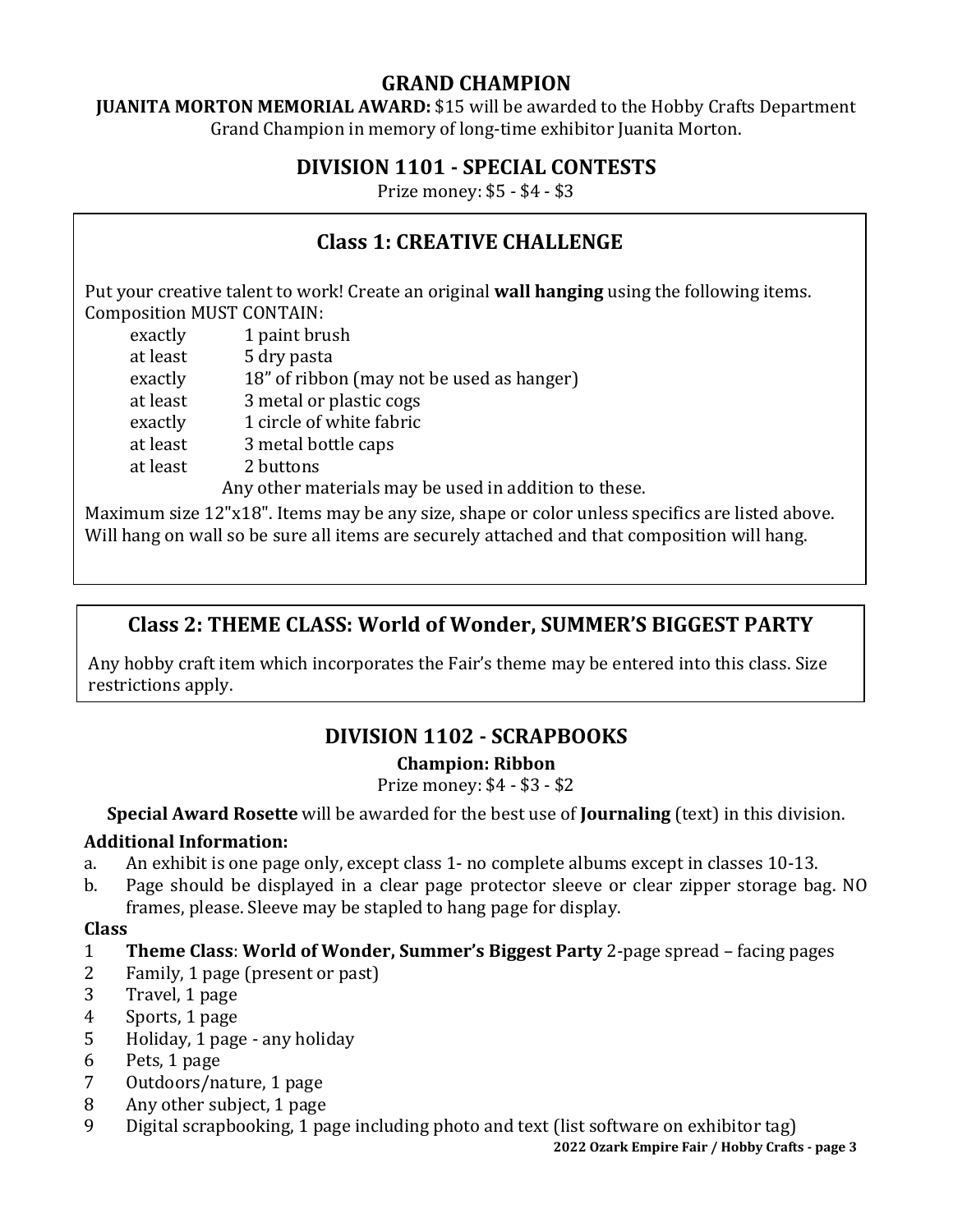- 10 12x12 inch scrapbook (this must be a complete scrapbook album on any subject)
- 11 8x8 inch scrapbook (this must be a complete scrapbook album on any subject)
- 12 6x6 inch scrapbook (this must be a complete scrapbook album on any subject)
- 13 Mini album (smaller than 6x6 inches) or journal, must be a complete scrapbook album

## **DIVISION 1103- SHADOW BOXES Champion: Ribbon**

Prize money: \$4 - \$3 - \$2

#### **Additional information:**

- a. Entry is ONE shadow box with hanger.
- b. Maximum size for shadow box is 10" x 10".
- c. All artwork and/or lettering on glass must be the work of the exhibitor. No pre-lettered shadow boxes allowed.
- d. Shadow boxes may contain handmade or memorabilia items according to the class description.
- 1 Ozark Empire Fair
- 2 School/Sports/Activities
- 3 Holiday
- 4 Family/Relationship
- 5 Travel
- 6 Other

## **DIVISION 1104- GREETING CARDS Champion: Ribbon**

Prize money: \$4 - \$3 - \$2

#### **Additional information:**

- a. Entry is ONE card, no envelope.
- b. All cards must be ORIGINAL.
- c. Cards must be handmade **without** computer assist with the exception of Class 6. They may be hand drawn and lettered, stamped, embossed, stickers, pasted cutouts, etc.

#### **Class**

- 1 Birthday card, handmade
- 2 Christmas card, handmade
- 3 Halloween card, handmade
- 4 Card for any other holiday, handmade
- 5 Any other card (Celebration, Get Well, Sympathy, Secretary's Day, Thank You, Thinking of You, etc.), handmade
- 6 Original greeting card, any occasion computer generated (list software used on tag)

## **DIVISION 1105 – JEWELRY AND ACCESSORIES**

#### **Champion: Ribbon**

Prize money: \$4 - \$3 - \$2

#### **Additional information:**

- a. Holiday fashion accessories, see Holiday divisions in Hobby Crafts and Home Arts.
- b. Jewelry made with nature items such as seashells, see Nature division.
- c. Accessories handmade from leather, see Fine Arts Department.
- d. Accessories made by sewing, crochet, etc.; see Home Arts Department.

**2022 Ozark Empire Fair / Hobby Crafts - page 4**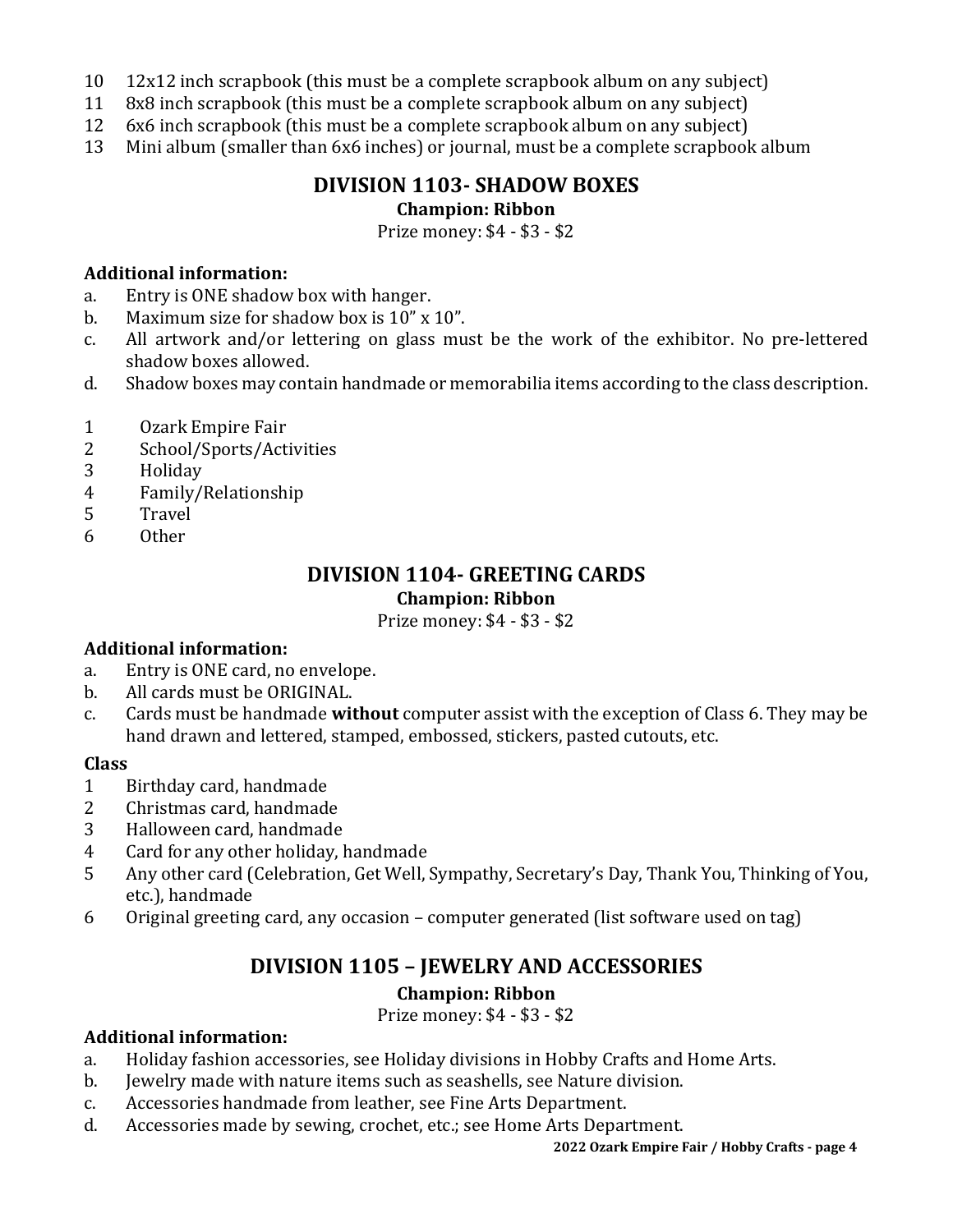#### **Class**

- 1 Necklace handmade
- 2 Bracelet handmade
- 3 Earrings handmade
- 4 Ring handmade
- 5 Jewelry, made with purchased items such as beads or made with handmade items (such as paper beads, handmade clay shapes, etc.) OR made with "found" or collected items (such as antique buttons, etc.)
- 6 Fashion accessory (NOT jewelry), handmade or purchased **AND** decorated (shoes, hat, etc.)

# **DIVISION 1106 - DECORATIVE PAINTING**

# **Champion: Ribbon**

## Prize money: \$4 - \$3 - \$2

## **Additional information:**

- a. No kits. All painting in this division must be free-hand. Paint by number, see Division 1115.
- b. May be 2-dimensional or 3-dimensional. Examples: painting on glass may be a mirror or a jar; painting on metal may be a saw blade or a bucket or mailbox, etc.
- c. **NO painting on canvas or paper**: see Fine Arts Department.
- d. NO painting on nature items (gourds, rocks, etc.). See Nature Division
- e. Holiday decorations: see Holiday Divisions.

## **Class**

- 1 Painting on glass or plastic
- 2 Painting on metal
- 3 Painting on wood
- 4 Painting on fabric
- 5 Painting on any other surface not listed in this or other divisions or departments.

## **DIVISION 1107 - DOLLS AND DOLLHOUSES Champion: Ribbon**

Prize money: \$4 - \$3- \$2

# **Additional information:**

- a. **Only "human" dolls allowed.** Animal figures should be exhibited in appropriate classes in other divisions in Hobby Crafts or Home Arts, depending on method of construction.
- b. If you bring a doll stand for your doll, please label the stand with your exhibitor number.
- c. Doll clothes may be shown on doll, hanger or display board. Doll is not in competition.

# **Class - DOLLS**

- 1 Doll, cloth
- 2 Doll, any other construction not listed above

# **Class - DOLL CLOTHES** (NOT crochet)

3 Doll clothes for baby doll, child doll or adult doll

# **Class - DOLL HOUSES, ETC**

- 4 Doll house, miniature building or miniature room doll house previously exhibited may be shown, provided it has been refurnished or redecorated - note on exhibitor tag whether the doll house is original or from a kit
- 5 Handmade doll furniture, one piece

See our *Paint a Plate contest* held during the fair *–* in the *Special Events Department, Division 503.*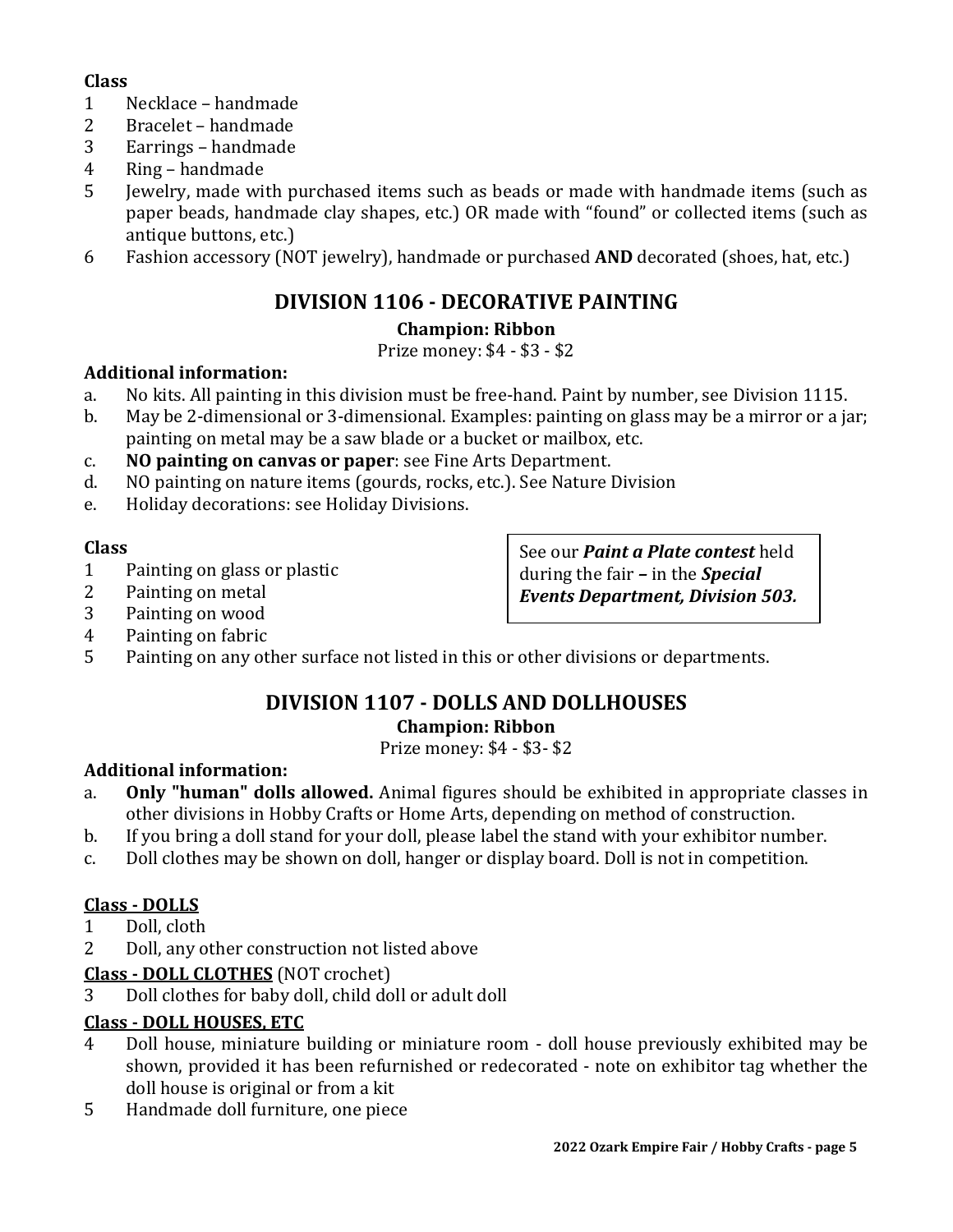## **DIVISION 1108 - GARDEN ART**

#### **Champion: Ribbon**

Prize money: \$4 - \$3 - \$2

**Class** - Any plants used in exhibit must be artificial.

- 1 Decorated flower pot any flower pot decorated by painting, mosaic, etc. Must be useable for potted plant.
- 2 Stepping stone (handmade)
- 3 Wind chime
- 4 Any other craft for the garden (plant markers, small garden sculpture (handmade), clay pot crafts, windsock, scarecrow, etc.)

## **DIVISION 1109 - CHRISTMAS CRAFTS Champion: Ribbon**

Prize money: \$4 - \$3 - \$2

## **Additional information:**

- a. ONLY Christmas crafts made with techniques listed in this department. For holiday decorations made with crochet, knitting, sewing, embroidery and other needlework or fiber arts techniques: See Home Arts Department.
- b. Handmade greeting cards for holidays: see Greeting Card Division.
- c. Computer generated greeting cards for holidays: see Computer Division.

#### **Class**

- 1 Clothing or accessory decorated for Christmas
- 2 Christmas tree ornament- painted or other craft
- 3 Wall or door decoration, including wreaths for Christmas
- 4 Silk flower arrangement used as décor for Christmas
- 5 Decoration, any other Christmas decoration not listed above

## **DIVISION 1110 - HOLIDAY CRAFTS Champion: Ribbon**

Prize money: \$4 - \$3 - \$2

#### **Additional information:**

- a. ONLY holiday decorations (other than Christmas) made with craft techniques listed in this department. For holiday decorations made with crochet, knitting, sewing, embroidery and other needlework or fiber arts techniques: See Home Arts Department.
- b. Handmade greeting cards for holidays: see Greeting Card Division.
- c. Computer generated greeting cards for holidays: see Computer Division.

- 1 Clothing decorated for any particular holiday
- 2 Accessory decorated for any particular holiday
- 3 Wall or door decoration, including wreaths for any holiday
- 4 Silk flower arrangement used as décor for any holiday
- 5 Decoration, any other decoration not listed above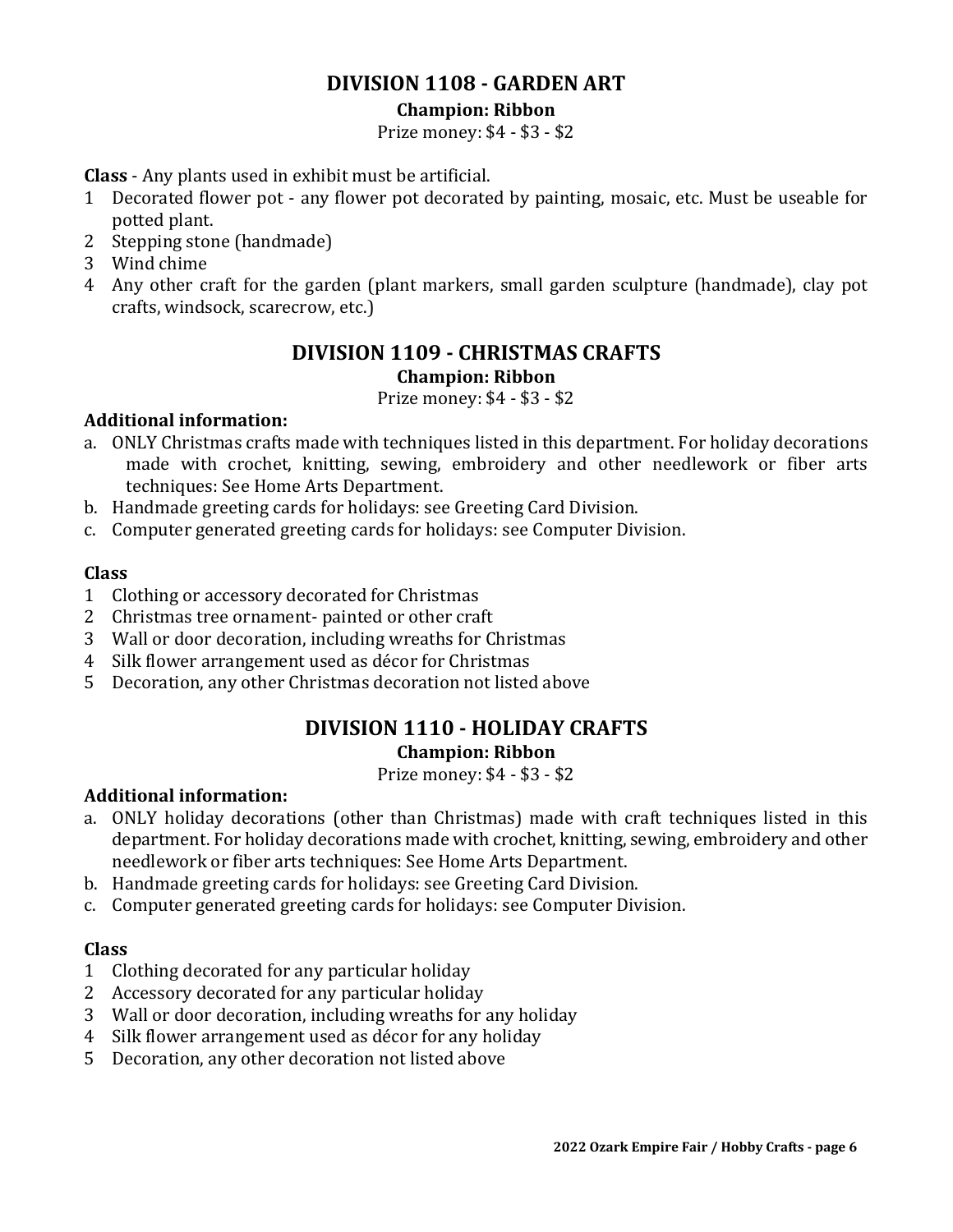#### **DIVISION 1111 - MODELS AND LOCKING BLOCKS Champion: Ribbon**

Prize money: \$4 - \$3 - \$2

#### **Additional information:**

- a. NO LOCKING BLOCK (Lego, Knex, etc.) MODELS except in classes 1, 2, and 3.
- b. Exhibit is ONE model only per class.
- c. Models must be firmly attached to a base and WITHOUT other decorations. Dioramas (scale models with decorations such as trees) must be firmly attached to a base.
- d. Maximum size of base will be 12" front to back, 24" side to side. Maximum height of model will be 18" high.
- e. Maximum size of pixel art will be 24" by 24".
- f. If model is from a kit, write KIT on exhibitor tag. If model is customized from a kit, list modifications on exhibitor tag.
- g. If model is from a pattern, include pattern with model.
- h. If model is original design, write original on exhibitor tag.

#### **Class**

- 1 Any locking block model (Legos, Knex, etc.) from pattern or kit
- 2 Any locking block model (Legos, Knex, etc.) original design
- 3 Lego pixel art (mosaic, etc.)
- 4 Model ship or submarine
- 5 Model vehicle (auto, air, space)
- 6 Other model not listed above (pattern, kit, or original design)
- 7 Model diorama (with appropriate scenery)

# **DIVISION 1112 - NATURE ARTS AND CRAFTS**

#### **Champion: Ribbon**

Prize money: \$4 - \$3 - \$2

#### **Additional information:**

- a. Nature items may be collected or purchased, but must be decorated or arranged by exhibitor.
- b. Wood is an item from nature. Painting on "natural" wood such as driftwood or bark, for example, goes in this division. Painting or other crafts on board or plywood shapes, however, go in Decorative Painting Division.
- c. Nature items decorated for holiday, see Holiday Divisions.

#### **Class**

- 1 Stick Craft item must be made using mostly natural sticks. May include minimal other items such as ribbon bow.
- 2 Egg art, painted or other (real egg)
- 3 Gourd, painted or other
- 4 Gourd, carved or woodburned
- 5 Rock, painted or other (carved, etc.)
- 6 Jewelry made with nature items (seashells, rocks, etc.). May include minimal non-nature items such as jewelry wire but focus of the piece must be the nature item(s).
- 7 Wreath or swag of nature items (seeds, pine cones, dried plant material, etc.). Wreath must be completely natural material. Artificial flowers may not be used. May include minimal other items such as ribbon bow.

See our *Making Magic Wands Special Events Department, Division 509.*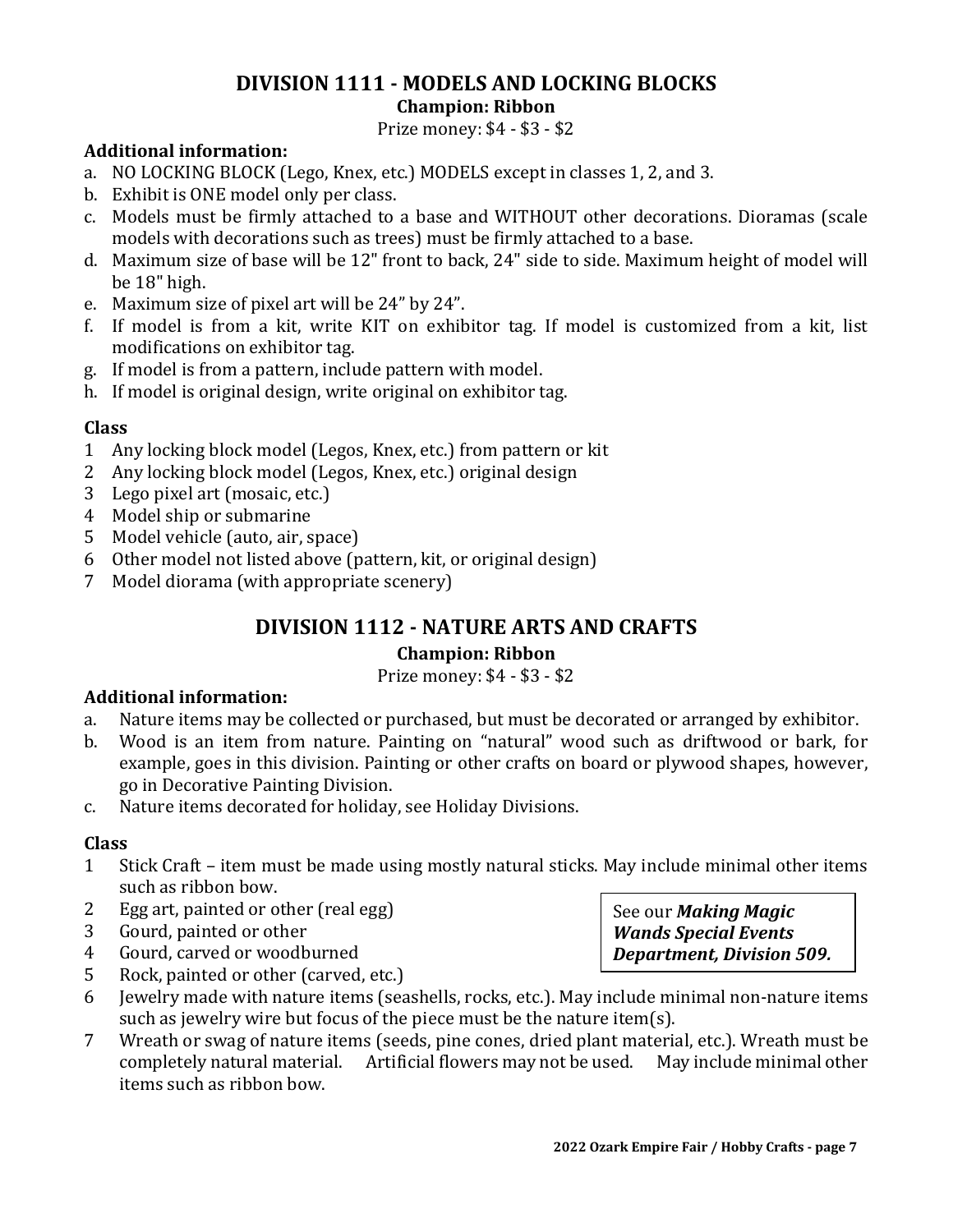#### **DIVISION 1113 - RECYCLING AND CONSERVATION Champion: Ribbon**

Prize money: \$4 - \$3 - \$2

#### **Additional information:**

- a. Any useful and/or decorative article made by recycling disposable items.
- b. Attach a card to exhibitor tag listing: Exhibitor number, class number, use or title of exhibit, item(s) recycled to make exhibit, method of construction (briefly).
- c. Judging will be based on use of recycling principles, workmanship, creativity, suitability of project to items recycled.

#### **Class**

- 1 Any item for household use made from recycled materials
- 2 Any item for decor made from recycled materials
- 3 Any item for personal use made from recycled materials (clothes, accessories, toys, etc.)

## **DIVISION 1114 – WRITING**

#### **JEAN WILLIAMS MEMORIAL AWARD:** \$5 will be awarded to sponsor's choice in class 2. **Champion: Ribbon**

#### Prize money: \$4 - \$3 - \$2

#### **Additional information:**

- a. All work must be suitable for family viewing.
- b. All work must be completely original.
- c. Must be legibly hand-written or typed, on  $8\frac{1}{2}$ "x11" white paper with 1" margins on all sides. Mount on light-weight poster board with approximate 1" margins. If entry is more than one page, stack pages on top of each other and staple them at the top to the poster board.
- d. **Maximum length:** descriptions and short stories maximum length 1,000 words; poem must fit on one 8½"x11" page. On exhibitor tag, write number of words for description or short story.
- d. Exhibitor tag should be attached to poster board so it hangs over upper left corner.

#### **Class**

- 1 **THEME – Summer's Biggest Party, World of Wonder –** Descriptive writing (may be biographical or autobiographical or fictional). Writing should have something to do with the wonder of the Ozark Empire Fair.
- 2 Poem
- 3 Short story\*
- 4 Song lyrics

\*A **Short story** is a fictional story with a beginning, middle and end. It should have believable characters, a setting consistent with the characters' personalities and develop a plot that includes conflict, rising action, climax and resolution. A message, or theme, should be conveyed to the reader.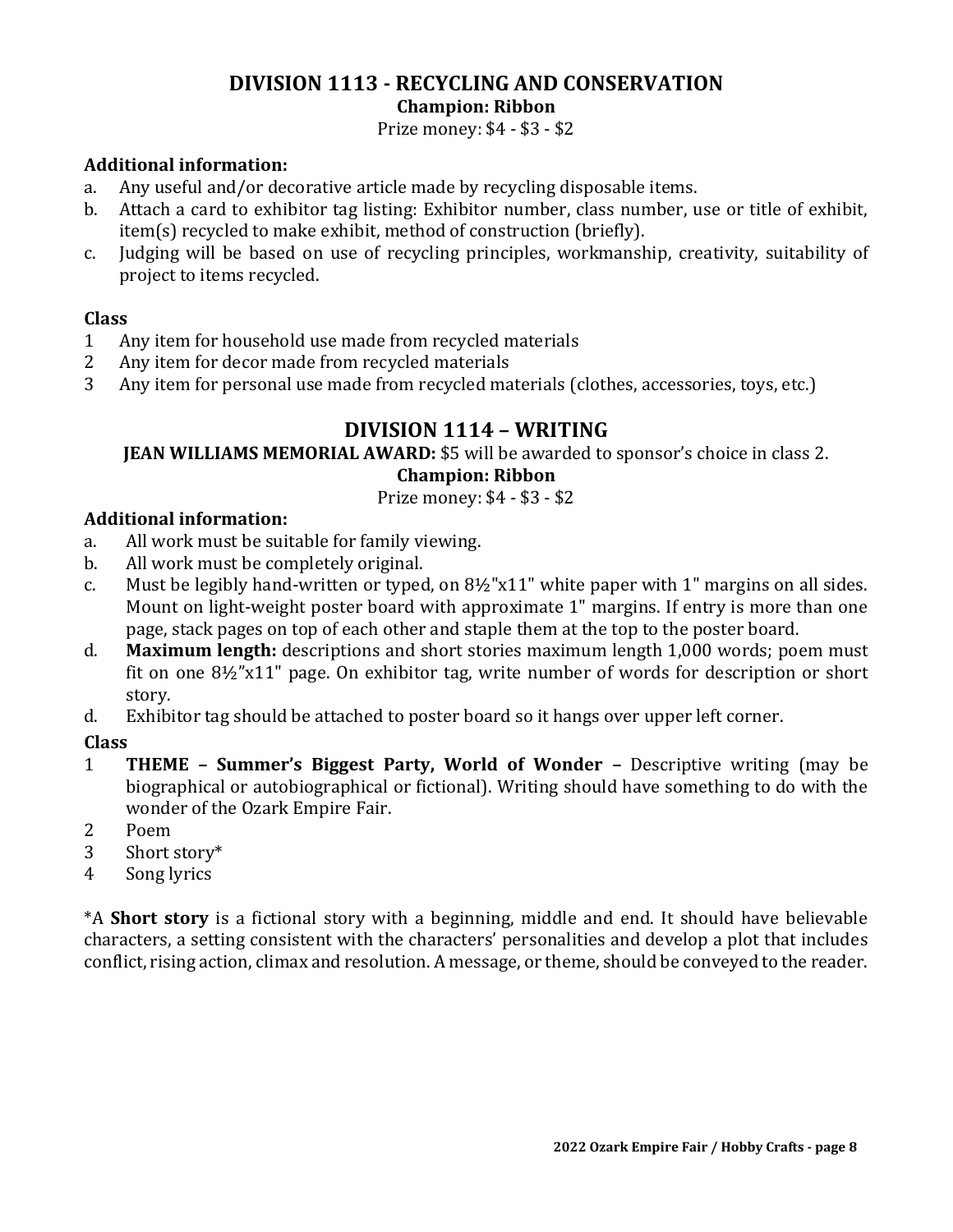## **DIVISION 1115 - OTHER CRAFTS**

#### **Champion: Ribbon**

Prize money: \$4 - \$3 - \$2

#### **Additional information:**

- a. Size of exhibit: see regulation 6
- b. Holiday decorations should be exhibited in Holiday Divisions.
- e. Dolls: See Doll Division.

- Animal, may be decorated, any construction except sewn and stuffed or crochet (See Home Arts Department)
- Basket, handmade
- Basket, purchased and decorated
- Box, decorated (NOT giftwrapped) paper box, wood box, metal box, etc. for use as a trinket box, recipe box, stationery box, etc. - decorated by painting; addition of "bling", buttons, beads; decoupage, etc.
- Button art
- Ceramics, pre-formed decorated and/or painted (original ceramic see Fine Arts Department)
- Computer Arts any item generated using a computer (calendar, business cards, etc.)
- Flower, handmade fabric, metal, shells, etc. no dried or fresh flowers
- Folk art
- Glass work stained glass, sagged, stretched, blown, slumped, etc.
- Hat, decorative (NOT for wearing)
- Jazzy Jar quart canning jar decorated by decoupage, addition of "bling", buttons, beads, etc. May be decorative or functional (vase, pencil jar, spare change jar, etc.)
- Mixed media: 3-dimensional assemblage (artistic composition made from scraps, junk, odds and ends such as cloth, wood, stone, metal, etc.)
- Native American craft (dream catcher, etc.)
- Diamond painting (may be pattern or original design indicate on exhibitor tag)
- Pioneer craft (candles, handmade soap, etc. NO KITS)
- Seasonal decoration (NOT for specific holiday) wreath for fall, centerpiece for spring, etc.
- Silk flower bridal bouquet
- Silk flower, other arrangement (table centerpiece, boutonniere, etc. NOT Christmas or holiday)
- Duct Tape any item made of at least 90% duct tape (clothing, accessory, decoration, et.)
- Any paper craft such as: paper folding (orgami, tea bag folding, etc.), 3-D paper craft (paper mache piggy bank or piñata), handmade paper, paper cutting, decorated notepaper with envelope, quilling, twist paper, etc.
- Coloring on preprinted paper or fabric
- Craft not listed above made of glass, wood or other non-flexible construction
- Craft not listed above made of cloth or other soft construction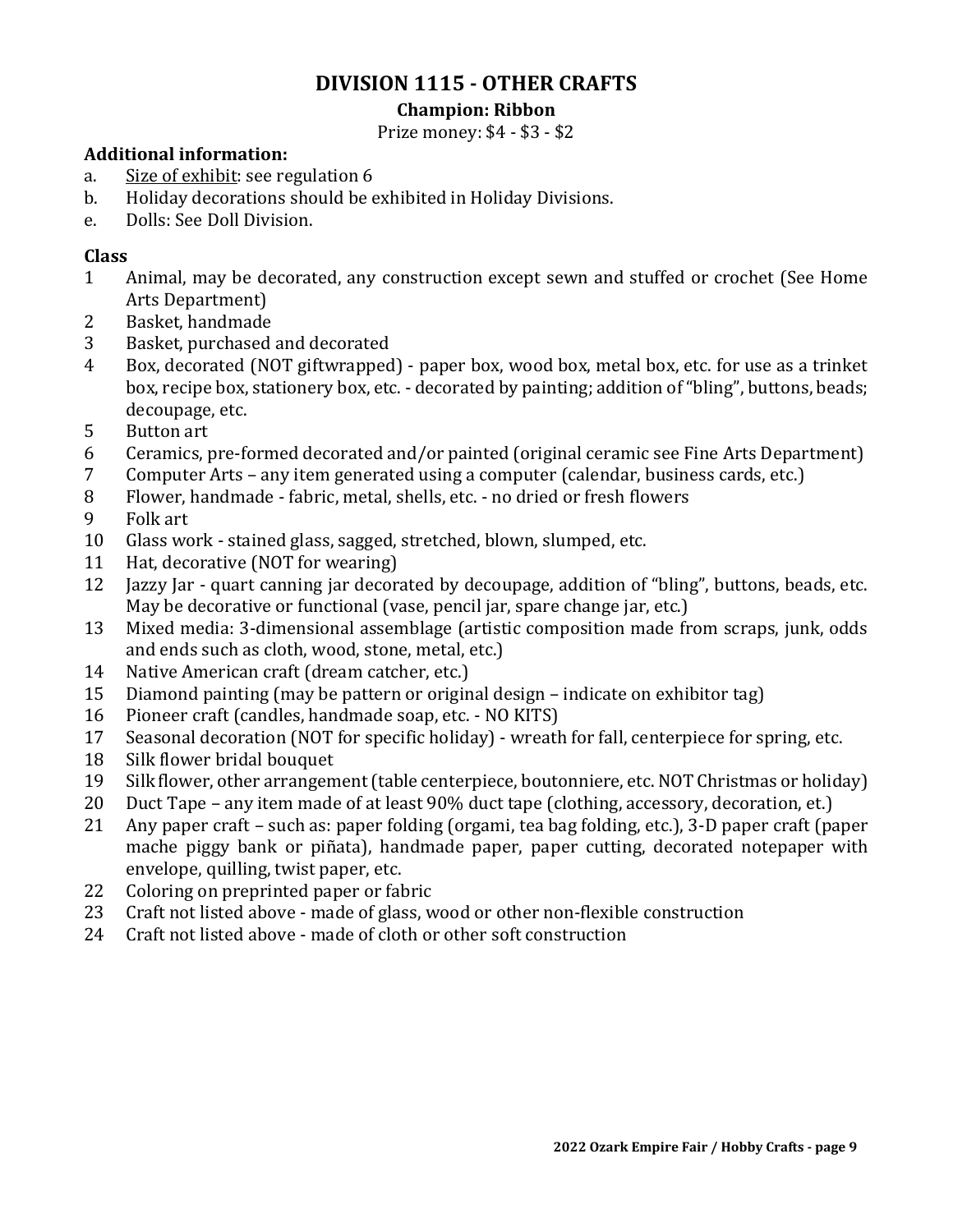## **DIVISION 1116- CHALLENGED ADULTS**

#### **Champion: Ribbon**

**PAT AYRES MEMORIAL** will award \$5 to a Sponsor's Choice in classes 14-17 (photography) Prize money: \$4 - \$3 - \$2

#### **Additional information:**

- a. Competition in Division 1116 is open to adults who are challenged physically, mentally or developmentally.
- b. Regular Hobby Crafts rules apply.
- c. Exhibitor CANNOT enter the same type item in this division and any other division. Example: if you enter a paint by number in this division, you cannot enter another paint by number in Division 1115.

- Animal, any construction, may be decorated
- Ceramics, animal
- Ceramics, any other (not animal)
- Clothing, decorated with paint, etc.
- Fashion accessory (hat, jewelry, etc.) handmade or purchased and decorated
- Model car, plane, ship, etc. **one (1)** *on base* **with no scenery** (see regulation 7b)
- Nature craft article made with seeds, cones, dried flowers, etc.
- Paint by number
- Recycling craft (attach index card listing recycled items used)
- Scrapbook page one page, any subject, in a clear page protector sleeve
- 11 Complete Scrapbook- of any size
- Silk flower arrangement
- Sun catcher
- Needlework any item
- Photo of a person/people must be mounted on mat board
- Photo of an animal must be mounted on mat board
- Photo of nature must be mounted on mat board
- Photo, any other subject must be mounted on mat board
- Craft not listed above made of glass, wood or other non-flexible construction
- Craft not listed above made of cloth or other soft construction
- Drawing or Painting (any media)
- Coloring Page preprinted image colored by the exhibitor
- Group Project Any craft created by a group consisting of two or more challenged adults.